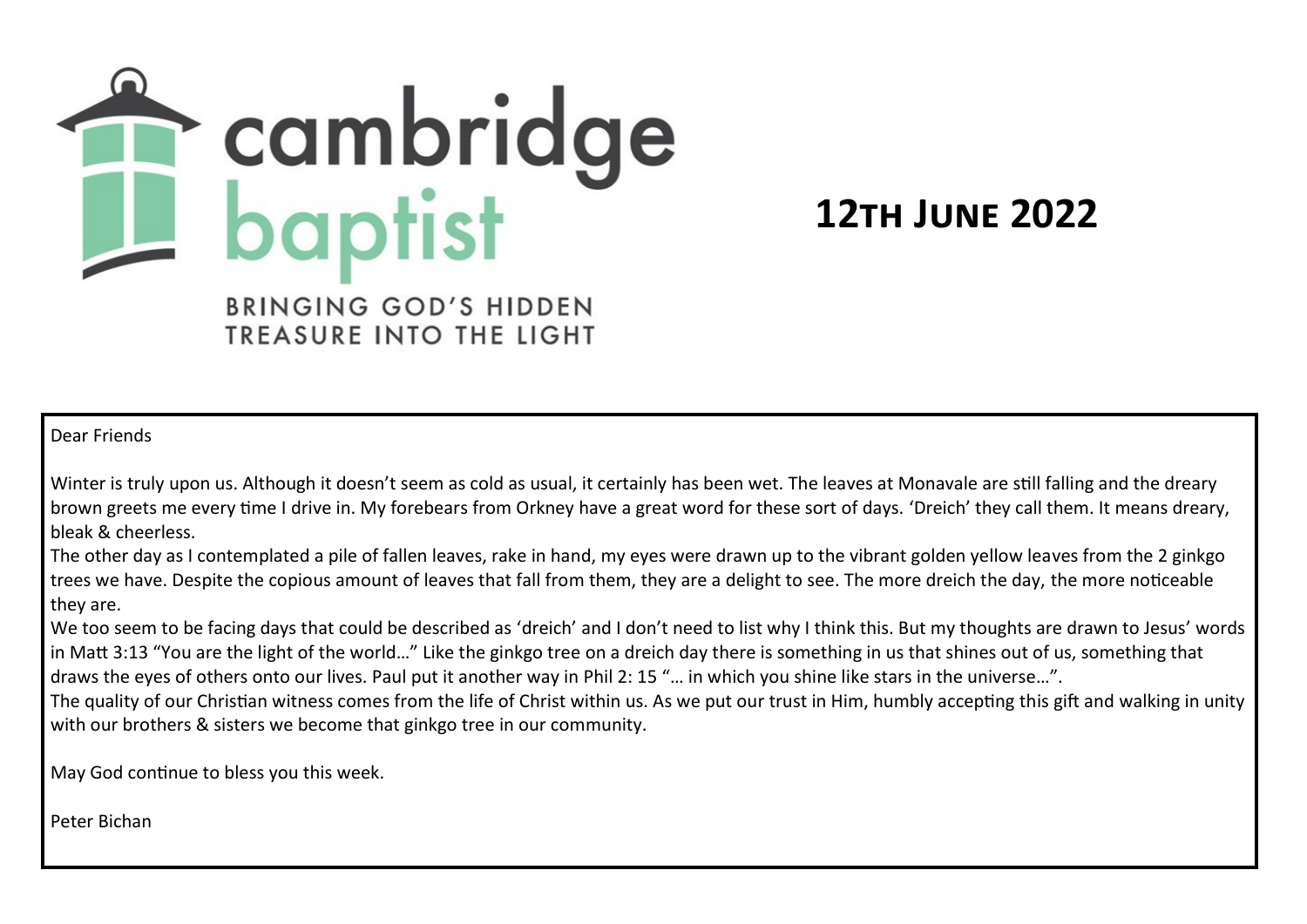# **New to Cambridge Baptist Church?**

If you are visiting for the first time, we say kia ora and a very warm WELCOME to you. As you worship with us we trust that you will feel at home, but more than that, to know the presence of God has touched your life through the worship and the Word. It is our intention to provide you with a loving environment, where people are encouraged in their journey of faith. Please join us for a cup of tea or coffee after the service.

**Office Hours: Monday to Friday 9 am to 1 pm** 

**Tel: 827 6490 | Email: cambap@xtra.co.nz | Church Website: www.cambridgebaptist.co.nz Eldership Team: Peter Bichan, Ruth Martis, Peter Millais**

## **Bible Reading**

**Colossians 1: 15 - 20**

**Bible references**

**John 1: 19 - 34 John 1: 6 - 8 John 3: 22 - 30 Romans 12: 3 - 8**

**Two Johns and a Jesus - For further study**

- 1. What do we learn about John the Baptiser from John 1: 6 8?
- 2. What stands out to you from the interrogation of John by the Jewish religious leaders in chapter 1: 19 28? Why were the religious authorities so interested in John?
- 3. How does John respond to the religious leaders? How does he describe himself? (see also chapter 3: 22 30). How does he describe Jesus?
- 4. Why do you think John had such a clear sense of his identity and calling?
- 5. Read Romans 12: 3 8. What does it mean to have a "sober judgement"/"sane opinion" of oneself?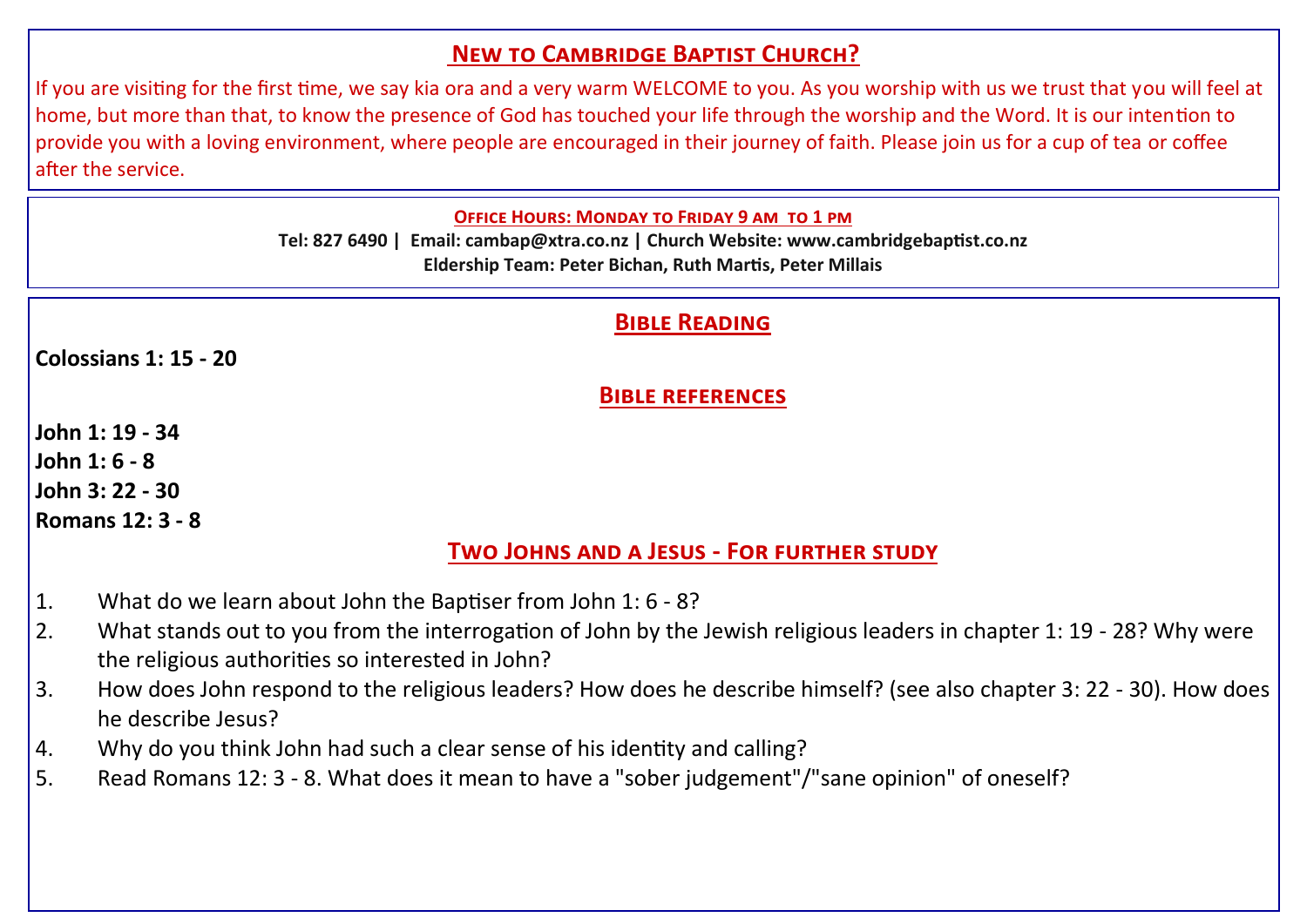## **Newsletter**

#### **Children's church this month**

## **Jump Start - 3-6/7yr olds:**

**Theme**: Making Waves. Our actions have ripple effects on others. When we choose actions of love and kindness towards others they ripple outwards to positively bless those around us. With Jesus help we can all choose love because He chose to love us first and be our friend forever.

**Memory verse:** I can do everything through Christ who gives me strength. Philippians 4: 13

**BOTTOM LINE:** Jesus can help me do anything.

## **252 Kids - 7 year olds up:**

**Theme:** Make Waves: What you do today can change the world around you.

**BOTTOM LINE:** Love others because God loves you

**BASIC TRUTH:** I should treat others the way I want to be treated.

**Memory Verse** "The fruit the Holy Spirit produces is love, joy and peace. It is being patient, kind and good. It is being faithful and gentle and having control of oneself." Galatians 5:22-23a, NIrV

**Other places:** Parents/care givers can download the parent cue app from google or apple to follow the think orange programme, google orange kids blog/parent blog for support and ideas to support you navigate your family in our challenging times and look on Instagram and Facebook. Pinterest has great craft ideas, as do Youtube wonder clubhouse and Wonder orange kids. Add the month and you can watch what your kids watch at Kids Church. It's a fun place to be.

**ONLINE SERVICES** There will be no video recording of the services on 5<sup>th</sup> and 12<sup>th</sup> June. However, you will still be able to listen to the audio recording, which is uploaded soon after the end of the service.

**Pre-service prayer meeting** - please be encouraged to come to this meeting, every Sunday before the service, at 9am. Meet in the wee room off the side of the lounge.

**VIDEO PRODUCTION HELP WANTED** - if you have an interest in videography and the production of short films, this could be the opportunity for you to help bring the weekly Cambridge Baptist Sunday Service to those who are unable to attend in person. We try to produce a video each week, but where this is not possible an audio recording is always available on the church website. To produce videos on a regular basis, we need more people on the team. If you are interested in this ministry, please contact Clive on 021 884 323.

**Tithing** - the bank account number, for those who would like to pay online is: 02 0300 0014711 00. Please make sure to include your tithing number in the reference column. If you don't have a tithing number, please contact the church office.